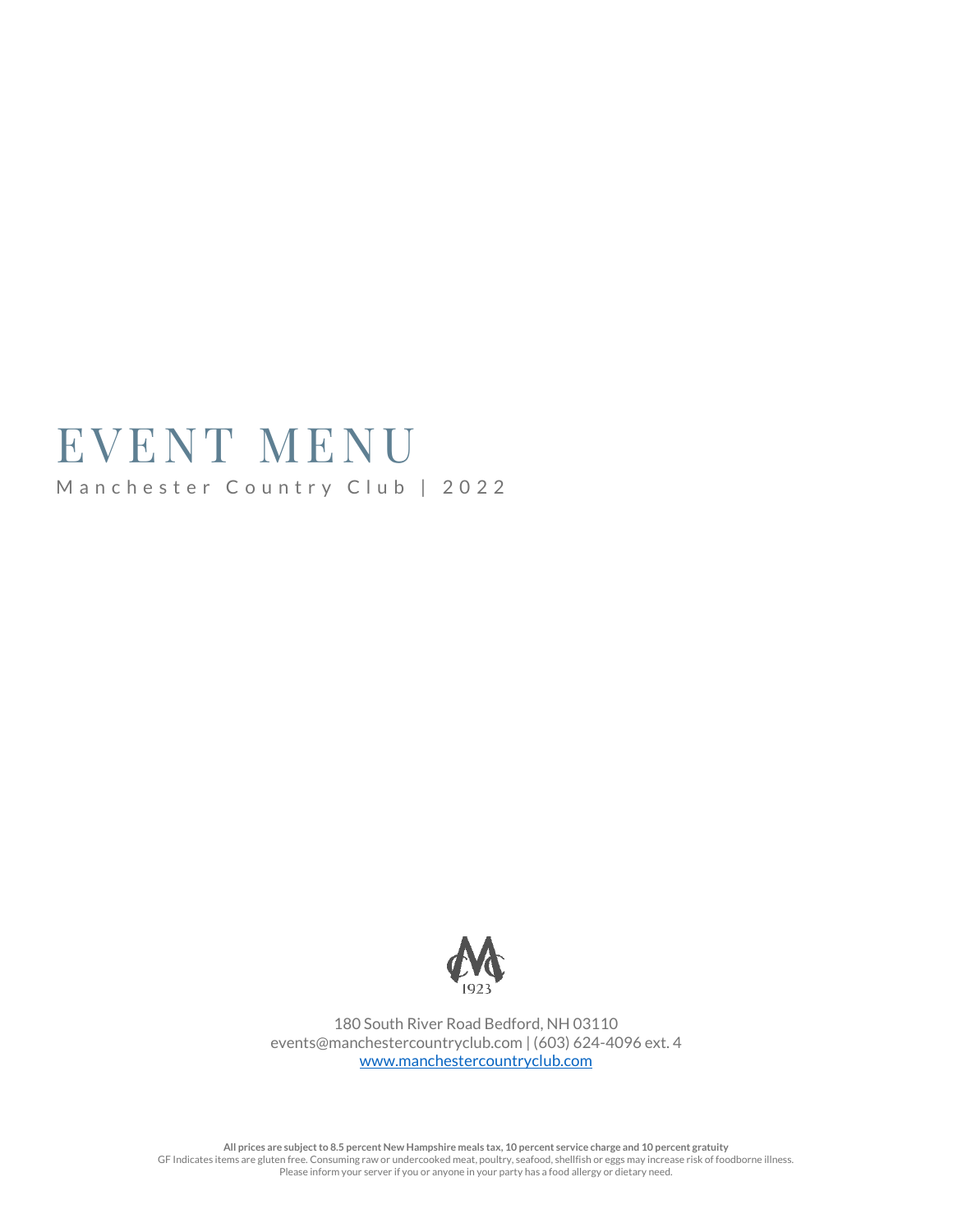## **B R E A K F A S T**

› Minimum of 25 guests

*All buffets include Regular and Decaffeinated Coffee, Hot Tea, and Orange Juice*

#### **CONTINENTAL**

*Freshly Baked Assorted Muffins and Pastries, Chilled Sliced Fruit, Assorted Bagels, Cream Cheese, Whipped Butter and Preserves, Non-fat Yogurt with Granola*

#### **HEALTHY MORNING**

*Egg Whites, Sweet Potato Hash, Turkey Bacon, Apple Cinnamon Oatmeal Bake, Whole Grain Bread, Fresh Sliced Fruit*

#### **HOT BREAKFAST**

*Farm Fresh Scrambled Eggs, Crispy Applewood Bacon and Sausage Links, Home Fries, French Toast with Vermont Maple Syrup, Freshly Baked Assorted Muffins, Chilled Sliced Fruit*

# **ENHANCEMENTS**

› Minimum of 25 guests

#### **BAGELS AND LOX**

*Thinly Sliced Smoked Salmon, Shaved Red Onion, Capers, Chopped Hard Boiled Egg, Cream Cheese, Assorted Bagels*

#### **BRIOCHE STUFFED FRENCH TOAST**

*Berry Compote, Cream Cheese, Vermont Maple Syrup, Cinnamon Sugar*

#### **OMELET STATION** *GF*

*Farm Fresh Eggs, Egg Whites, Ham, Mushrooms, Onions, Tomatoes, Broccoli, Spinach, Peppers, Vermont Cheddar, Swiss Cheese*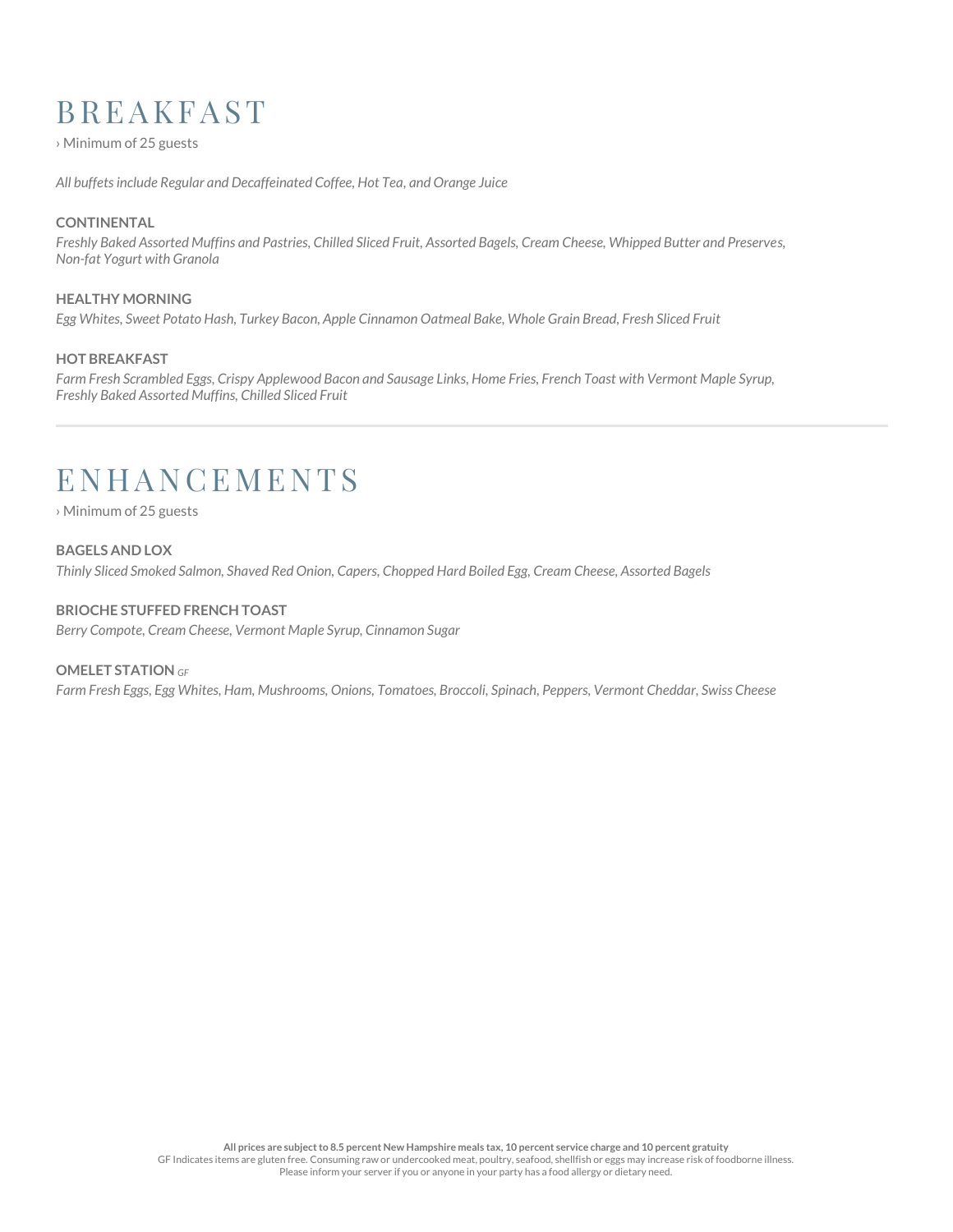# BRUNCH BUFFET

› Minimum of 25 guests

*Includes Assorted Baked Muffins, Pastries, Mini Croissants, Sliced Fruit, Regular and Decaffeinated Coffee, Hot Tea, and Orange Juice*

Eggs s SELECT ONE *Includes Brioche French Toast and Applewood Bacon*

**FARM FRESH SCRAMBLED EGGS** *GF* 

**MINI QUICHE**  *Lorraine, Broccoli and Cheese*

**EGGS BENEDICT FLORENTINE** *Poached Egg, Spinach, Hollandaise Sauce*

## Salad SELECT ONE

**MIXED GREEN SALAD**  *Baby Field Greens, Diced Garden Vegetables, Croutons, Brown Derby Dressing*

**TRADITIONAL CAESAR SALAD**  *Hearts of Romaine, Fine-grated Parmesan, Croutons, Caesar Dressing*

#### **CAPRESE SALAD WITH ARUGULA** *GF*

*Heirloom Tomatoes, Mozzarella, Arugula, Italian Herbs, Basil Pesto Vinaigrette*

## Entrée SELECT ONE

**SUNDRIED TOMATO CHICKEN** *GF California Tomatoes, Sonoma Coast White Wine, Onion, Garlic, Basil Leaves*

**CHICKEN PICCATA** *Lemon and Caper Sauce, Fresh Parsley*

**HERB-CRUSTED SALMON** *GF Dijon Mustard, Fresh Herbs*

**A c c o m p a n i m e n t s**

**ROASTED RED POTATO WEDGES** *GF* 

**SEASONAL ROASTED VEGETABLE** *GF*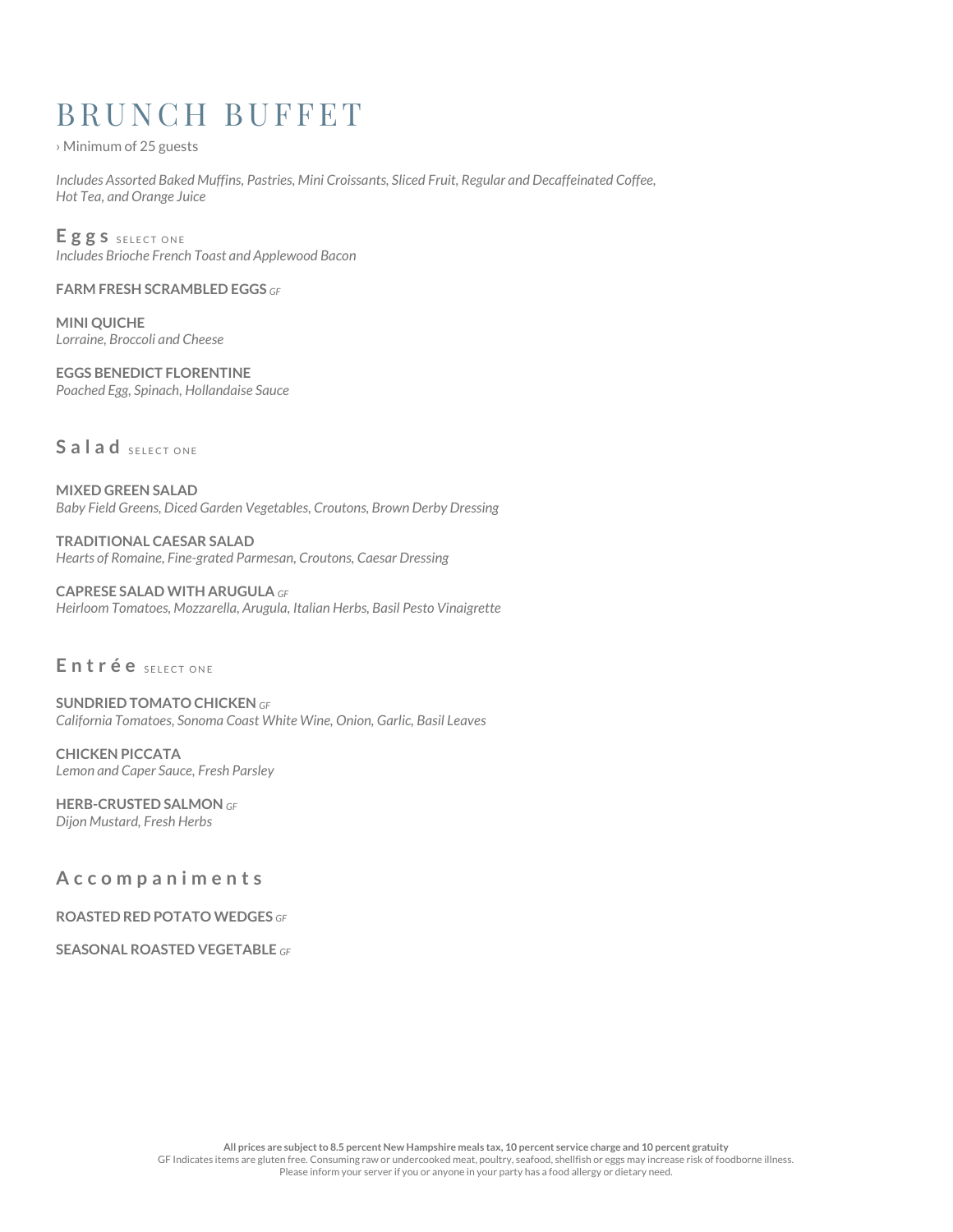# SNACK DISPLAYS

*All Snack Displays include Regular and Decaffeinated Coffee, Hot Tea, and Bottled Water*

**TRAIL MIX** *Build-your-own Trail Mix: Granola, M&M's, Peanuts, Dried Fruit*

**ENERGY BOOST** *Assorted Granola, KIND® Bars, Whole Fruit*

**SNACK PACKS**  *Guacamole with Tostitos, Classic Hummus with Pretzels* 

**MCC POPCORN MACHINE**  *Ranch Dressing, White Cheddar Seasoning, Truffle Salt, Butter*

**SWEET TREAT**  *Snickers, M&Ms, Dirty Kettle Potato Chips: Sea Salt, Funky Fusion, Honey Sriracha* 

## B E VERAGE DISPLAYS

**BOTTLED SODA**  *Assorted Bottled Coca Cola Products*

**INFUSED WATER** *Cucumber and Mint, Strawberry and Lemon*

**LEMONADE AND UNSWEETENED ICED TEA** *Lemon and Strawberry Garnish, Assorted Sugars*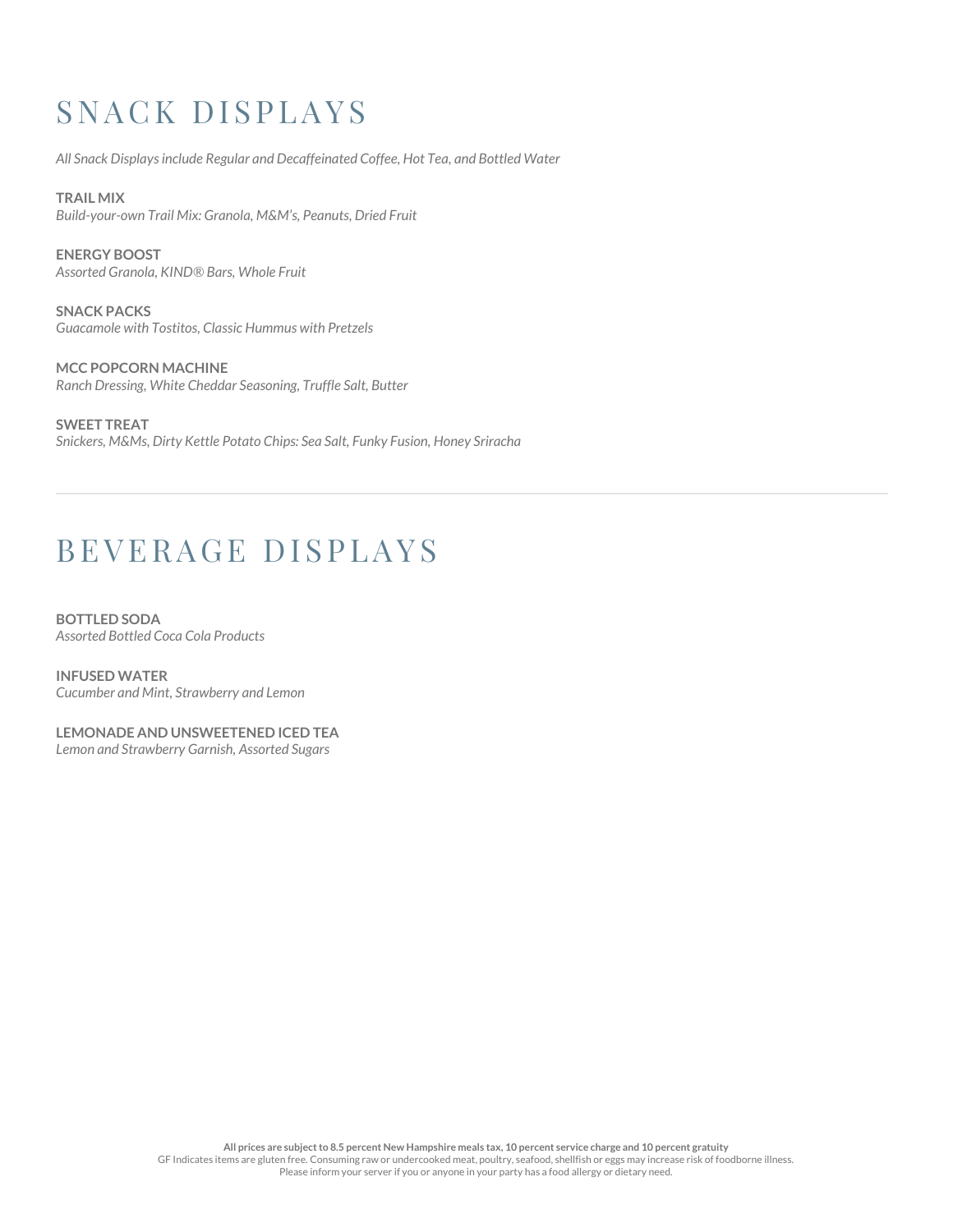# GOURMET WRAPS BUFFET

› Minimum of 25 guests

*Includes House Truffle Potato Chips, Fresh Fruit, Pickle Spears, Regular and Decaffeinated Coffee, and Hot Tea*

### Salad SELECT TWO

**MIXED GREEN SALAD** *Baby Field Greens, Diced Garden Vegetables, Croutons, Ranch and Brown Derby Dressing*

**TRADITIONAL CAESAR SALAD** *Hearts of Romaine, Fine-grated Parmesan, Croutons, Caesar Dressing*

**PESTO PASTA SALAD** *Rotini Pasta, Artichokes, Sun-dried Tomatoes, Pepperoncini, Mixed Olives, Basil Pesto Pine Nut Vinaigrette*

**RED BLISS POTATO SALAD** *GF Red Potatoes, Minced Onion, Ground Black Pepper, Apple Cider Vinaigrette Marinade, Mayonnaise* 

**W r a p** SELECT THREE

**CHICKEN COBB WRAP**  *Grilled Chicken, Applewood Bacon, Tomato, Avocado, Hard Boiled Egg, Lettuce, Brown Derby Dressing*

**CALIFORNIA CHICKEN WRAP**  *Grilled Chicken, Applewood Bacon, Avocado, Lettuce, Tomato, Sweet Chili Aioli*

**VEGETABLE CAPRESE** *Spinach, Fresh Mozzarella, Roasted Tomato, Basil Pesto, Balsamic Reduction*

## **TURKEY BACON RANCH WRAP**

*Brined Turkey Breast, Applewood Bacon, Lettuce, Tomato, Ranch Dressing*

**TUSCAN CHICKEN WRAP** *Marinated Chicken, Arugula, Roasted Tomato, Artichokes, Honey-Sriracha Aioli*

**KOREAN BEEF WRAP** *Roast Beef, House Slaw, Pickled Onion, Lettuce, Korean BBQ Sauce*

D e s s e r t SELECT ONE

**FRESHLY BAKED COOKIES AND BROWNIES**

**ASSORTED PETITE PASTRIES**

**ASSORTED CLASSIC VERRINES**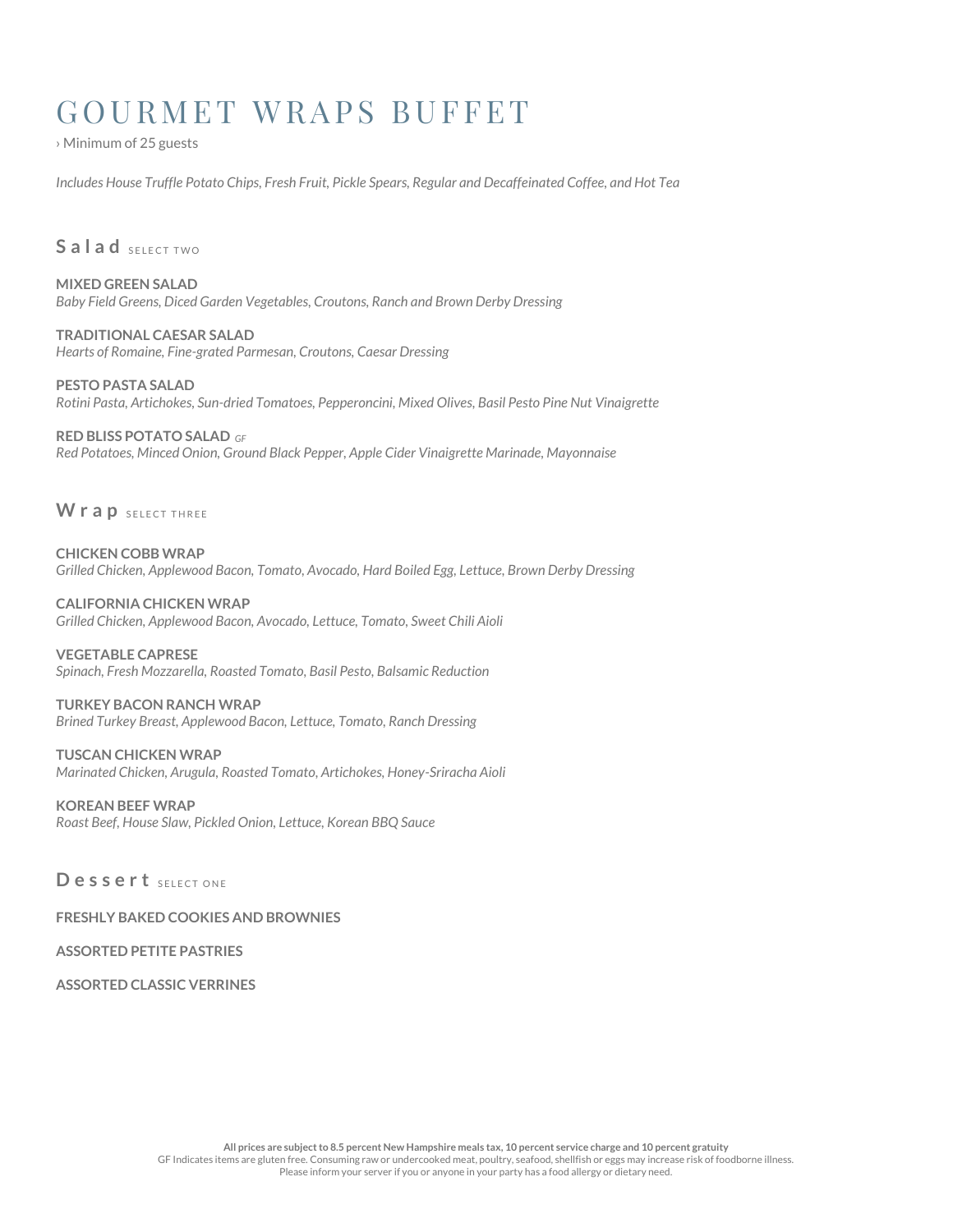# HEALTHY LUNCH BUFFET

› Minimum of 25 guests

*Includes House-made Focaccia Bread and Croutons, Regular and Decaffeinated Coffee, and Hot Tea* 

## **S a l a d**

**GREENS** *GF Iceberg Lettuce, Romaine Hearts, Baby Spinach*

**VEGETABLES** *GF Tomato, Cucumber, Onions, Carrots, Chickpeas, Olives, Artichoke Hearts*

**CHEESES** *GF Feta, Mozzarella*

**FRUITS AND NUTS**  *Dried Cranberries, Candied Walnuts* 

**DRESSINGS** *GF Ranch, Brown Derby, White Balsamic Vinaigrette* 

## **Proteins** SELECT ONE

**MARINATED GRILLED CHICKEN BREAST** *GF Marinated in Fresh Herbs*

**HERB-CRUSTED SALMON**  *Pan-roasted, Dijonnaise Sauce*

**BOURBON MARINATED STEAK TIPS** *GF Mushrooms, Onions, Signature Jack Daniel's Marinade*

**SAUTEED LEMON AND BUTTER SHRIMP** *GF*

### **S i d e s**

**MEDITERRANEAN QUINOA SALAD** *GF Quinoa, Cucumber, Sun-dried Tomato, Onion, Feta, Fresh Mint, Lemon Juice, E.V.O.O.*

**CHICKEN VEGETABLE SOUP** *GF Carrots, Parsnips, Celery, Onions*

Dessert SELECT ONE

**APPLE CRISP WITH CINNAMON WHIPPED CREAM**

**FRESHLY BAKED COOKIES AND BROWNIES**

**CHILLED SLICED FRUIT** *GF*

**ASSORTED CLASSIC VERRINES**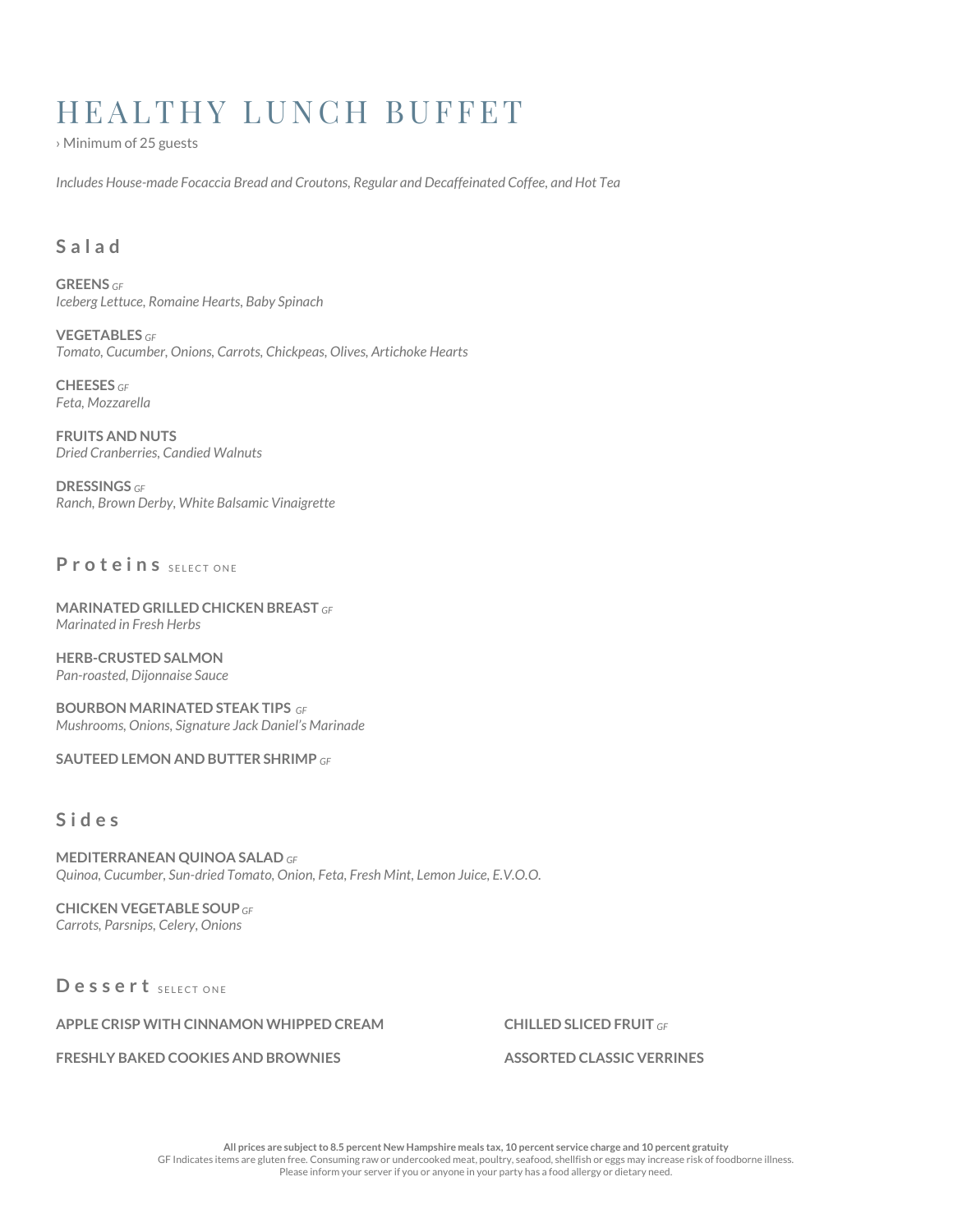## SIGNATURE BUFFET

› Minimum of 25 guests

*Includes Freshly Baked Rolls, Seasonal Vegetable, Regular and Decaffeinated, and Hot Tea*

## First Course SELECT TWO

**MIXED GREEN SALAD** *Baby Field Greens, Diced Garden Vegetables, Croutons, Ranch and Brown Derby Dressing*

**TRADITIONAL CAESAR SALAD**  *Hearts of Romaine, Fine-grated Parmesan, Croutons, Caesar Dressing*

**GREEK SALAD** *GF Hearts of Romaine, Feta Cheese, Kalamata Olives, Cucumbers, Tomatoes, Bell Peppers, Onion, Greek Dressing*

**TORTELLINI SALAD**  *Cucumbers, Tomatoes, Red Onion, Mozzarella, Citrus Vinaigrette* 

**SOUP OF THE DAY**

**CLAM CHOWDER** ADD 3 PER GUEST

Entrée SELECTIVO

**HERB-ROASTED CHICKEN BREAST** *GF Marinated in Fresh Herbs, Pan-roasted*

**MEDITERRANEAN CHICKEN BREAST**  *Boneless and Sautéed, Artichoke Hearts, Lemon, Capers, Parsley, Garlic, Extra Virgin Olive Oil* 

**STUFFED CHICKEN BREAST** *Herb Bread Stuffing, Country Chicken Gravy*

**EGGPLANT FLORENTINE** *Lightly Breaded, Ricotta Cheese, Roasted Tomatoes, Garlic, Sautéed Spinach, Marinara Sauce, House Blend Cheese, Linguini* 

Starch SELECT ONE

**GARLIC MASHED POTATOES** *GF*

**ROASTED RED POTATO WEDGES** *GF*

D e s s e r t SELECT ONE

**APPLE CRISP WITH CINNAMON WHIPPED CREAM**

**FRESHLY BAKED COOKIES AND BROWNIES**

**ATLANTIC HADDOCK PROVENÇAL** *GF Olive Oil, White Wine, Sweet Peppers, Onion, Vine-ripened Tomatoes, Garlic*  ADD 3 PER GUEST

#### **HERB-CRUSTED SALMON** *Pan-roasted, Dijonnaise Sauce*

ADD 3 PER GUEST

**BOURBON STEAK TIPS** *GF Bourbon Barbeque Steak Sauce* ADD 3 PER GUEST

**CONFETTI RICE PILAF** *GF*

**CHILLED SLICED FRUIT** *GF*

#### **ASSORTED CLASSIC VERRINES**

**All prices are subject to 8.5 percent New Hampshire meals tax, 10 percent service charge and 10 percent gratuity** GF Indicates items are gluten free. Consuming raw or undercooked meat, poultry, seafood, shellfish or eggs may increase risk of foodborne illness. Please inform your server if you or anyone in your party has a food allergy or dietary need.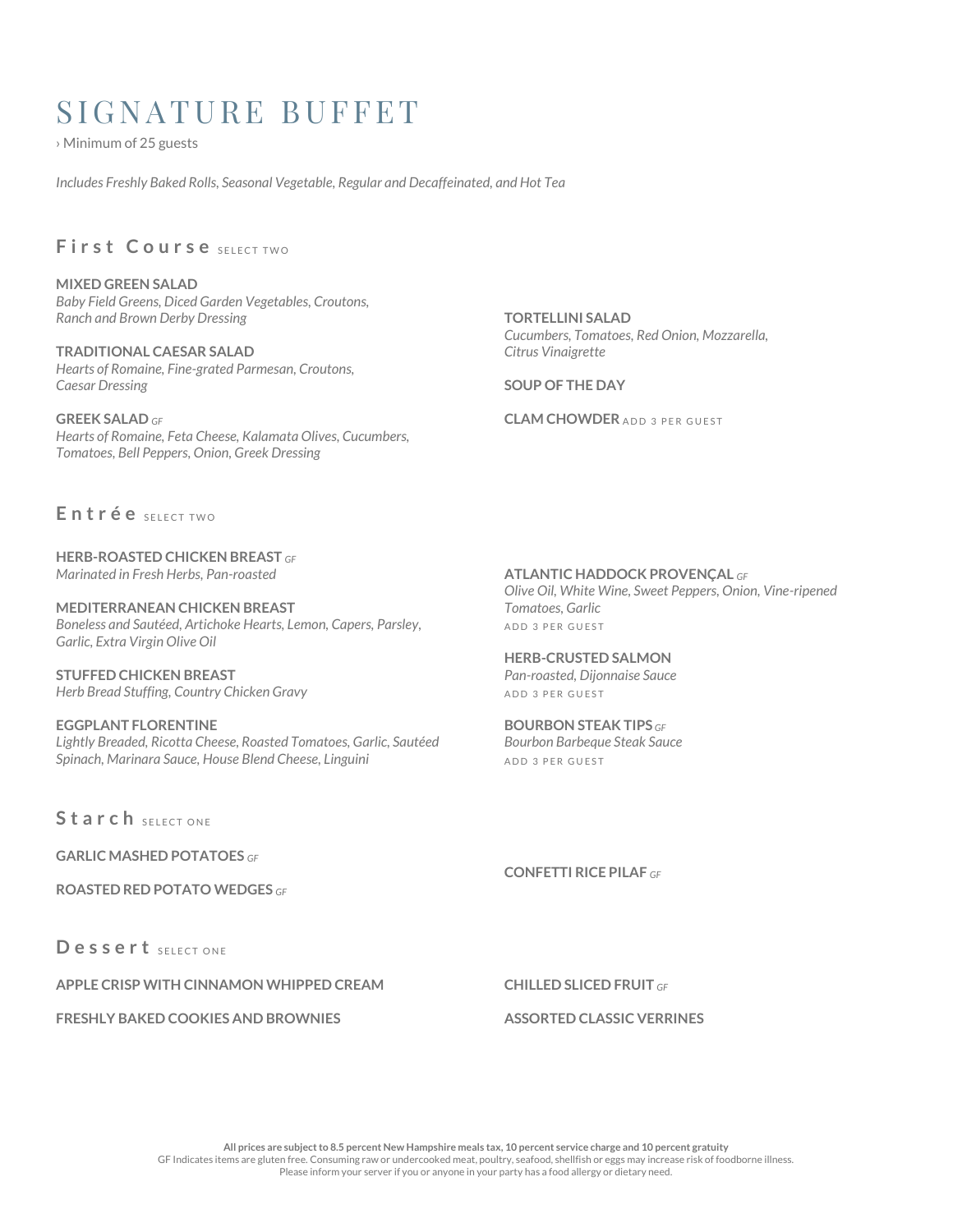## PLATED

› Minimum of 25 guests

*Includes Freshly Baked Rolls, Seasonal Vegetable, Regular and Decaffeinated, and Hot Tea*

## First Course SELECT ONE

**MIXED GREEN SALAD** *GF Baby Field Greens, Diced Garden Vegetables, Ranch and Brown Derby Dressing*

**TRADITIONAL CAESAR SALAD** *Hearts of Romaine, Fine-grated Parmesan, Croutons, Caesar Dressing*

**GREEK SALAD** *GF Hearts of Romaine, Feta Cheese, Kalamata Olives, Cucumbers, Tomatoes, Bell Peppers, Onion, Greek Dressing*

**SOUP OF THE DAY**

**CLAM CHOWDER** ADD 3 PER GUEST

Entrée SELECTIVO

**HERB-ROASTED CHICKEN BREAST** *GF Marinated in Fresh Herbs, Pan-roasted*

**MEDITERRANEAN CHICKEN BREAST**  *Boneless and Sautéed, Artichoke Hearts, Lemon, Capers, Parsley, Garlic, Extra Virgin Olive Oil* 

**STUFFED CHICKEN BREAST** *Herb Bread Stuffing, Country Chicken Gravy*

**EGGPLANT FLORENTINE** *Lightly Breaded, Ricotta Cheese, Roasted Tomatoes, Garlic, Sautéed Spinach, Marinara Sauce, House Blend Cheese, Linguini* 

**ATLANTIC HADDOCK PROVENÇAL** *GF Olive Oil, White Wine, Sweet Peppers, Onion, Vine-ripened Tomatoes, Garlic*  ADD 3 PER GUEST

**HERB-CRUSTED SALMON** *Pan-roasted, Dijonnaise Sauce* ADD 3 PER GUEST

**BOURBON STEAK TIPS** *GF Bourbon Barbeque Steak Sauce* ADD 3 PER GUEST

Starch SELECT ONE

**GARLIC MASHED POTATOES** *GF*

**ROASTED RED POTATO WEDGES** *GF*

**CONFETTI RICE PILAF** *GF*

Dessert SELECT ONE

**DARK AND WHITE CHOCOLATE MOUSSE PARFAIT**

**LIMONCELLO MASCARPONE CAKE WITH RASPBERRY COULIS**

**VANILLA SPONGE CAKE LAYERED WITH STRAWBERRY CREAM** *GF*

**APPLE BLOSSOM PASTRY WITH CINNAMON WHIPPED CREAM**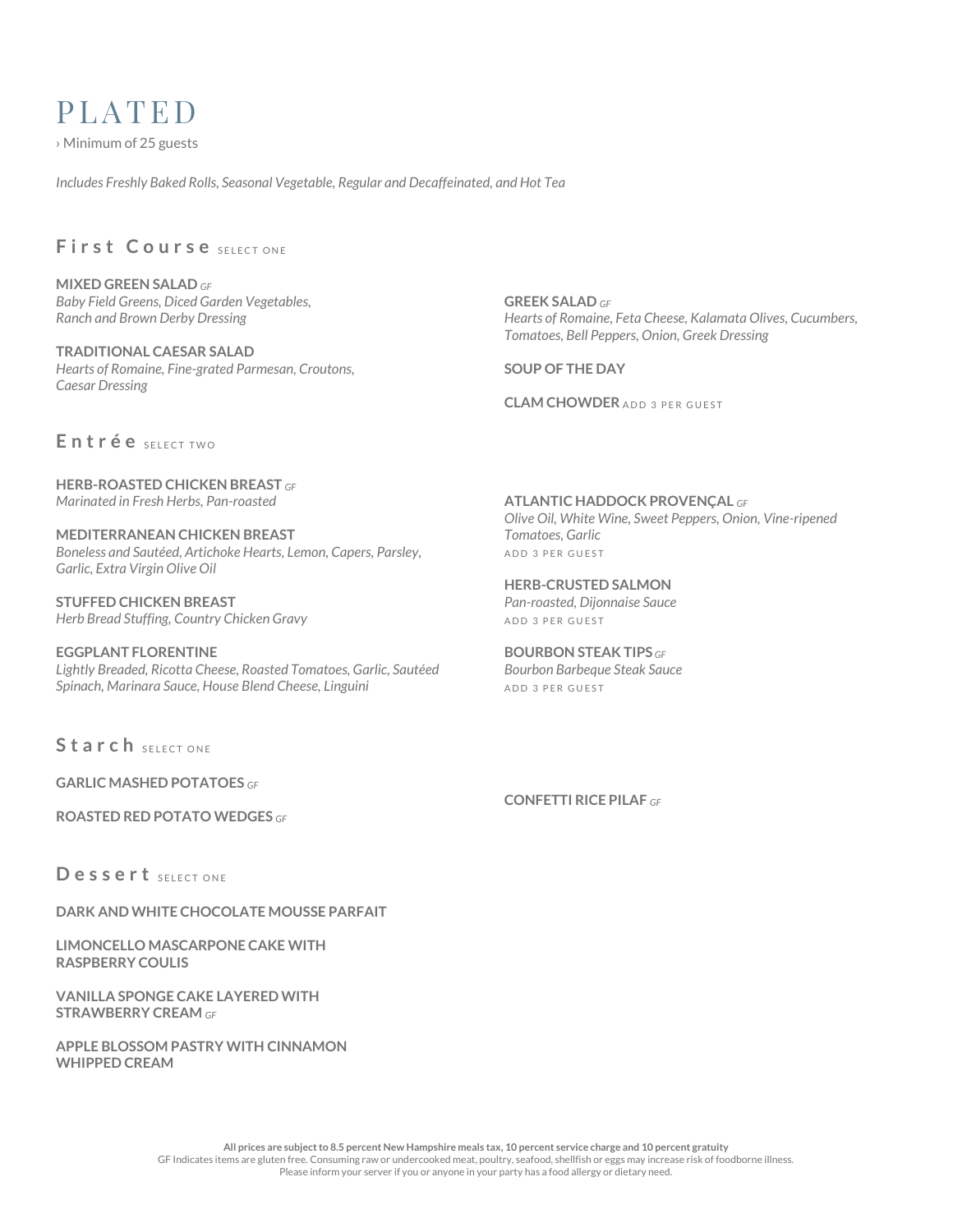# PASSED HORS D'OEUVRES

**C h i l l e d** › Per 50 pieces

**JUMBO SHRIMP** *GF Tangy Cocktail Sauce*

**BRUSCHETTA** *Grilled Garlic-rubbed Baguette, Tomato Mozzarella Salad*

**CROSTINI WITH SOFT GOAT CHEESE** *Roasted Sweet Pepper Relish*

**CAPRESE SKEWER** *GF Roasted Tomato and Mozzarella, Olive Oil, Salt, Basil Pesto Pine Nut Vinaigrette*

**AHI TUNA POKE TASTING SPOON** *Ginger, Soy, Sesame, Avocado, Wasabi*

**SPICY GAZPACHO SHOOTER** *GF Crab Salad Garnish*

**SMOKED SALMON CANAPE** *Horseradish Cream Cheese, Sliced Tomato, Dill, Toasted Rye*

**ANTIPASTO SKEWER** *GF Cotto Salami, Marinated Artichoke, Provolone, Basil Pesto Pine Nut Vinaigrette*

**H o t** › Per 50 pieces

**PETITE QUICHE LORRAINE** *Ham, Bacon, Swiss Cheese, Onion*

**PROVENÇAL ROASTED VEGETABLE TASTING SPOON** *GF Zucchini, Summer Squash, Peppers, Eggplant*

**CHICKEN SATAY** *GF Thai Peanut Dipping Sauce*

**BEEF TERIYAKI SKEWER** *GF*

**CRAB CAKE** *Remoulade Dipping Sauce*

**COCONUT CHICKEN TENDER** *Sweet Thai Chili Sauce*

**COCONUT FRIED SHRIMP** *Sweet Thai Chili Sauce*

**SPINACH AND CHEESE STUFFED MUSHROOM**

**KOSHER STYLE POTATO PANCAKE** *Applesauce, Crème Fraiche, Chive*

**PETITE BEEF WELLINGTON**

**VEGETABLE SPRING ROLL** *Sweet Thai Chili Sauce*

**BAKED BRIE TARTLET** *Caramelized Onion, Phyllo Cup*

#### **SWEDISH OR ITALIAN MEATBALL**

**SPANAKOPITA** *Phyllo Triangle, Spinach, Feta*

**GRILLED PETITE LAMB CHOP** *GF Cooked Medium Rare, Herb Oil*

**MUSHROOM RISOTTO CROQUETTE** *Porcini Mushroom, Parmesan Cheese*

**ROASTED CHICKEN CROSTINI** *Crispy Bacon, Fig Preserve*

#### **SCALLOPS WRAPPED IN APPLEWOOD BACON**

#### **TOMATO AND GOAT CHEESE TARTLET**

**PETITE REUBEN** *Corned Beef, Sauerkraut, Swiss Cheese, Thousand Island Dressing*

**All prices are subject to 8.5 percent New Hampshire meals tax, 10 percent service charge and 10 percent gratuity** GF Indicates items are gluten free. Consuming raw or undercooked meat, poultry, seafood, shellfish or eggs may increase risk of foodborne illness. Please inform your server if you or anyone in your party has a food allergy or dietary need.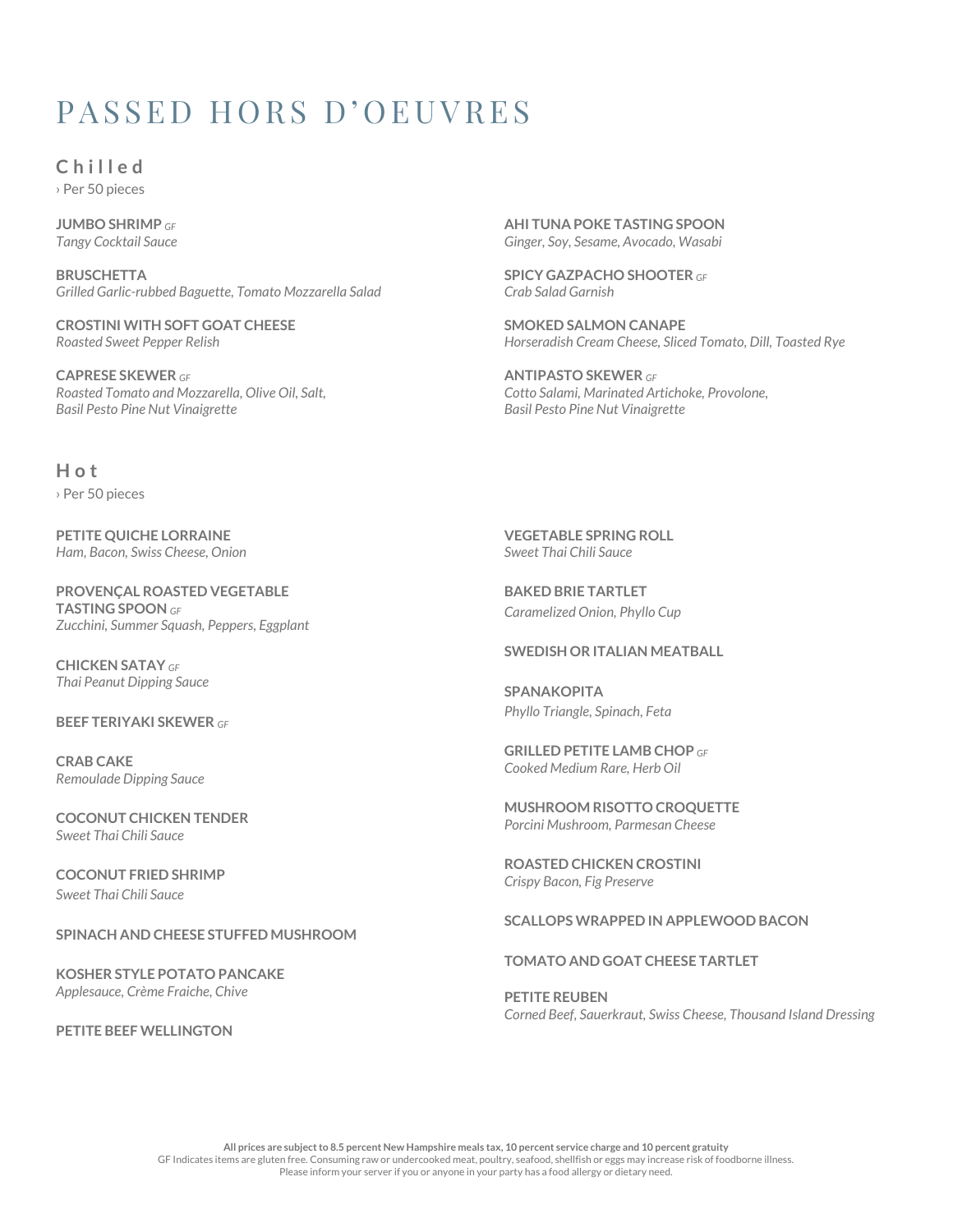# STATIONED HOR D'OEUVRES

## **C h i l l e d**

› Minimum of 25 guests

#### **ARTISAN CHEESE AND CRUDITÉ DISPLAY**

*Great Lakes Yellow Cheddar, Wensleydale Cranberry Cheddar, Wisconsin Smoked Gouda, Maytag Blue Cheese, Herb and Garlic Cream Cheese, Seasonal Vegetable Crudité, Assorted Crackers, French Onion and Ranch Dipping Sauce, Grape and Strawberry Garnish*

#### **ANTIPASTI DISPLAY**

*Salami, Provolone and Mozzarella Cheeses, Olives, Marinated Vegetables, Sliced Baguette* 

#### **HUMMUS DISPLAY**

*Plain, Roasted Garlic and Roasted Red Pepper Chickpea Hummus, Vegetable Crudité, Seasoned Pita Chips* 

## **RAW BAR** *GF*

*Oysters on the Half Shell, Ahi Tuna Poke Tasting Spoon, Jumbo Shrimp, Accompaniments* 

#### **COLD CHARRED SLICED TENDERLOIN**

*Extra Virgin Olive Oil, Squeezed Lemon Juice, Fresh Cracked Pepper, Toasted Crostini, Horseradish Cream* 

#### **GRILLED AND CHILLED VEGETABLE DISPLAY** *GF*

*Zucchini, Summer Squash, Red Onion, Eggplant, Portobello Mushroom, Lemon Oil*

#### **BREAD ENHANCEMENT** *Sliced Baguette, Focaccia Bread, Breadsticks, Herb Infused Oil*

#### **H o t**

› Minimum of 25 guests

#### **WING BAR** *GF*

*Plain, Buffalo and Barbecue, Celery and Carrot Sticks, Ranch and Blue Cheese Dip* 

#### **NACHO BAR** *GF*

*Tortilla Chips, Braised Chicken, Seasoned Beef, Shredded Lettuce, Diced Onion, Pico de Gallo, Queso, Shredded Cheese, Lime Crema, Guacamole*

## DINNER STATIONS

› Minimum of 25 guests

#### **PASTA BAR**

*Penne Pasta, Cheese Ravioli, Marinara, Alfredo Sauce Add Italian Meatballs*, 3, 50 PER GUEST

#### **MASHED POTATO BAR** *GF*

*Whipped Yukon and Sweet Potatoes, Broccoli Florets, Roasted Mushrooms, Crumbled Bacon, Cheddar Cheese, Sour Cream, Gravy, Whipped Butter, Chives* 

#### **SALAD BAR** *GF*

*Mixed Greens, Spinach, Baby Arugula, Cherry Tomatoes, Shaved Carrots, Cucumber, Red Onion, Bell Pepper, Sliced Mushroom, Dried Cranberries, Candied Walnuts, Sliced Almonds, Parmesan Cheese, Feta, Crumbled Bacon, Ranch and Brown Derby Dressing*

#### **FAJITA BAR**

*Corn and Flour Tortillas, Chipotle-marinated Chicken, Chili Lime Rubbed Steak, Roasted Pepper, Onion, Mushroom, Crema, Pico de Gallo, Guacamole, Cilantro*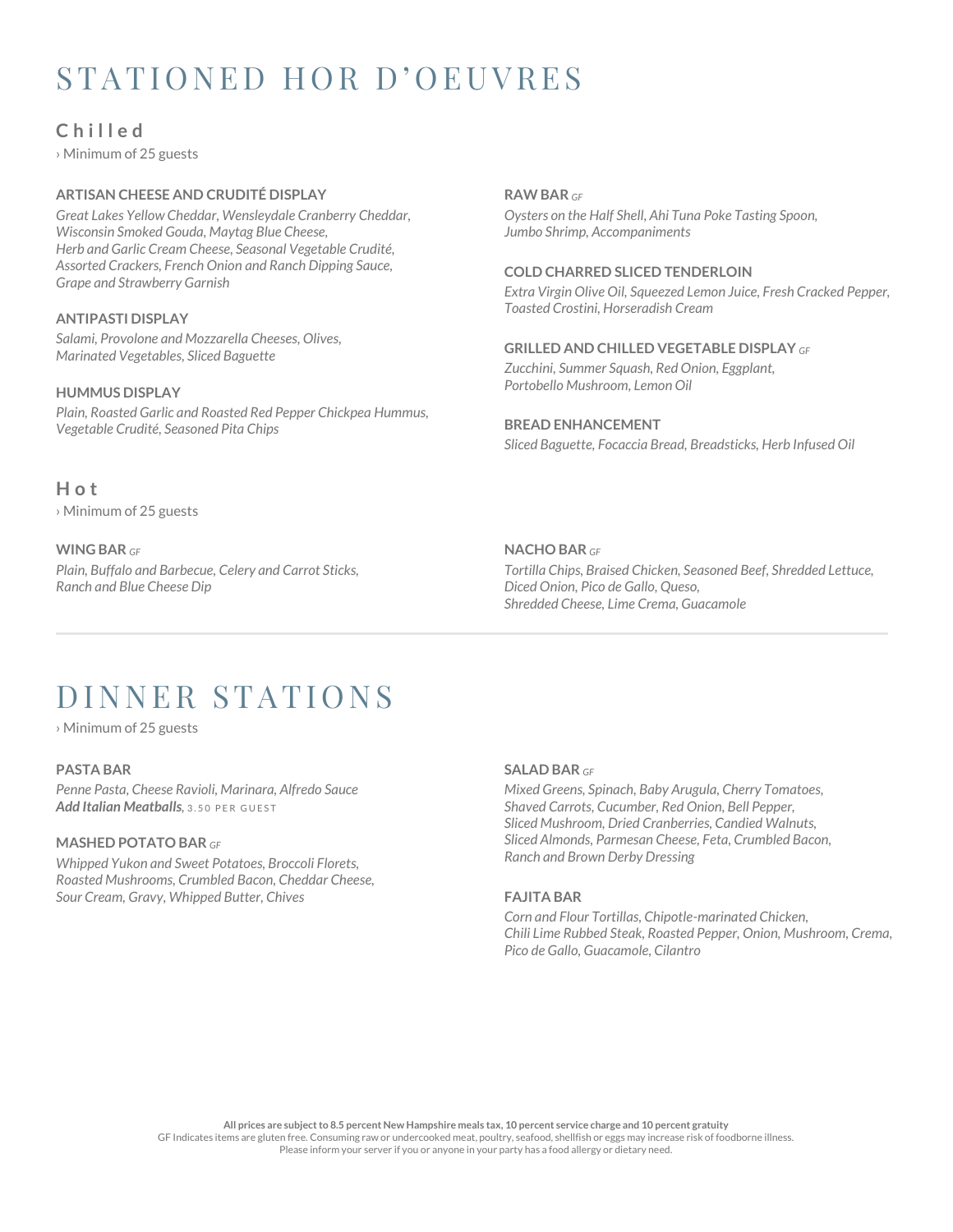# C H E F -A T T E N D E D C A R V I N G S T A T I O N S

*Includes Freshly Baked Dinner Rolls*

**WHOLE PRIME RIB** *GF* › Minimum of 35 guests *Au Jus, Horseradish Cream Sauce* 

**ROAST TENDERLOIN***GF* › Minimum of 20 guests *Flavorful Spice Rub, Horseradish Cream Sauce*

**ROAST NEW YORK STRIP LOIN OF BEEF** *GF* › Minimum of 30 guests *Cracked Pepper and Garlic Salt Rub*

**SLOW ROAST TURKEY** *GF* › Minimum of 25 guests *Gravy, Cranberry Sauce*

**BAKED HAM** *GF* › Minimum of 40 guests *Apricot Ginger Glaze, Sweet Rosemary Mustard Sauce*

**MAPLE AND CIDER PORK LOIN** *GF* › Minimum of 25 guests *Apple Compote*

# DESSERT STATIONS

› Minimum of 25 guests

**FRESHLY BAKED COOKIES AND BROWNIES** 

**ASSORTED TRUFFLES AND DESSERT BARS**

#### **HOT CHOCOLATE BAR**

*Dark Chocolate Steeped with Cinnamon, Whipped Cream, Marshmallows, Sprinkles, Peppermint, Caramel Add Pirouettes*, 2.50 PER GUEST

#### **ASSORTED MINI CHEESECAKE**

*Garnished with Dark Chocolate Ganache-dipped Strawberries*

#### **BAKER'S STATION**

*Freshly Baked Cookies and Brownies, Dessert Bars, Dark and White Chocolate Mousse Shooters*

#### **ICE CREAM SANDWICH BAR**

*Chocolate Chip, M&M and Peanut Butter Cookies, Chocolate and Vanilla Ice Cream, M&Ms, Chocolate Chips, Sprinkles, Colored Sugar, Toffee Bits* 

#### **ICE CREAM SUNDAE BAR**

*Vanilla and Chocolate Ice Cream, Hot Fudge, Caramel Sauce, Walnuts, Brownie Bits, Crushed Oreos, Reese's Pieces, Whipped Cream, Sprinkles, Cherries*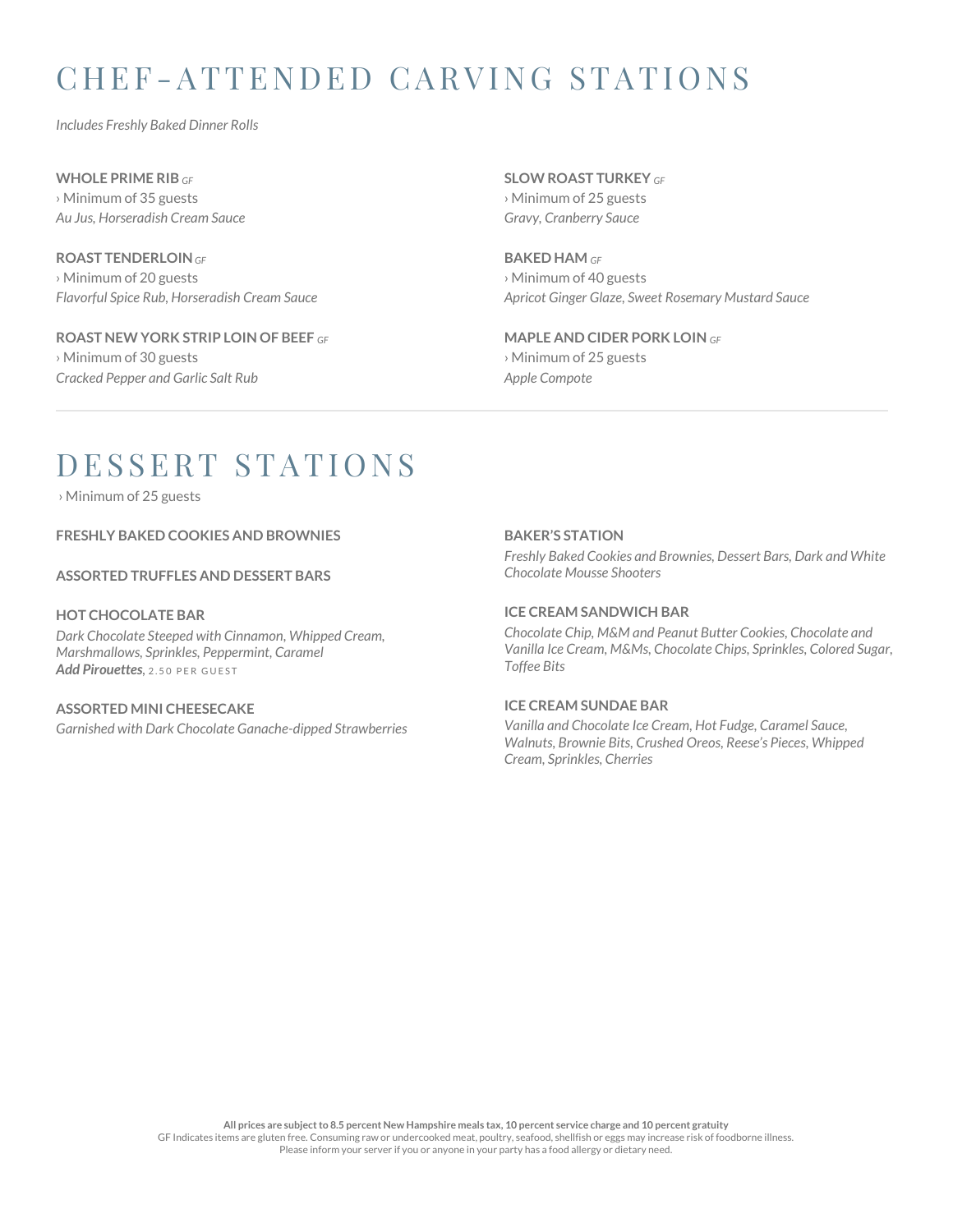# TRADITIONAL BUFFET

› Minimum of 35 guests

*Includes Freshly Baked Rolls, Seasonal Vegetable, Regular and Decaffeinated Coffee, and Hot Tea*

## **First Course** SELECT TWO

**MIXED GREEN SALAD** *Baby Field Greens, Diced Garden Vegetables, Croutons, Ranch and Brown Derby Dressing*

**TRADITIONAL CAESAR SALAD** *Hearts of Romaine, Fine-grated Parmesan, Croutons, Caesar Dressing*

#### Entrée SELECT THREE

**SUNDRIED TOMATO CHICKEN** *GF California Tomatoes, Sonoma Coast White Wine, Onion, Garlic, Basil Leaves*

**STUFFED CHICKEN BREAST** *Sage Bread Stuffing, Country Chicken Gravy*

**TRADITIONAL ROAST TURKEY** *Sliced Oven-Roasted Turkey Breast, Sage Bread Stuffing, Gravy, Cranberry Sauce*

**GREEK SALAD** *GF Hearts of Romaine, Feta Cheese, Kalamata Olives, Cucumbers, Tomatoes, Bell Peppers, Onion, Greek Dressing*

**SOUP OF THE DAY**

**CLAM CHOWDER** ADD 3 PER GUEST

**NEW ENGLAND BAKED HADDOCK** *Buttered Ritz Cracker Crumbs, Wedged Lemon*

**HERB-CRUSTED SALMON***GF Pan-Roasted, Dijonnaise Sauce*

**BEEF BOURGUIGNON***GF Caramelized Onions, Mushrooms, Red Wine Gravy*

**EGGPLANT PARMESAN** *Lightly Breaded, Marinara Sauce, House Blend Cheese, Parmesan, Linguine* 

Starch SELECT ONE

**GARLIC MASHED POTATOES** *GF*

**ROASTED RED POTATO WEDGES** *GF*

**CONFETTI RICE PILAF** *GF*

Dessert SELECT ONE

**APPLE CRISP WITH CINNAMON WHIPPED CREAM**

**DARK AND WHITE CHOCOLATE MOUSSE PARFAIT**

**VANILLA SPONGECAKE LAYERED WITH STRAWBERRY CREAM** *GF*

**ASSORTED TRUFFLES AND DESSERT BAR**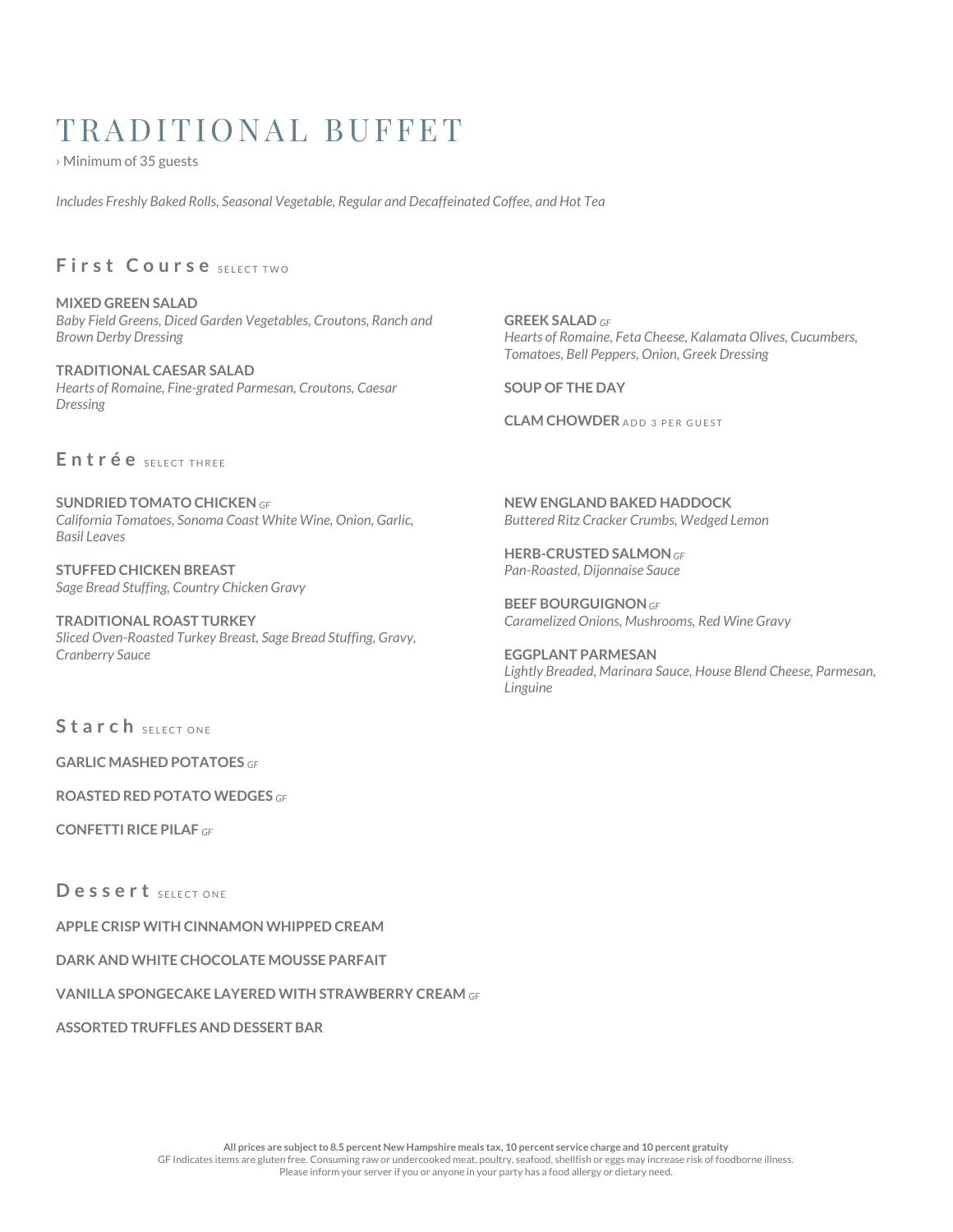## PREMIUM BUFFET

› Minimum of 35 guests

*Includes Freshly Baked Rolls, Seasonal Vegetable, Regular and Decaffeinated Coffee, and Hot Tea*

## First Course SELECT TWO

**MIXED GREEN SALAD**  *Baby Field Greens, Diced Garden Vegetables, Croutons, Ranch and Brown Derby Dressing*

**TRADITIONAL CAESAR SALAD**  *Hearts of Romaine, Fine-grated Parmesan, Croutons, Caesar Dressing*

**GREEK SALAD** *GF Hearts of Romaine, Feta Cheese, Kalamata Olives, Cucumbers, Tomatoes, Bell Peppers, Onion, Greek Dressing*

**CAPRESE SALAD WITH ARUGULA** *GF Heirloom Tomatoes, Mozzarella, Arugula, Italian Herbs, Basil Pesto Vinaigrette*

**SPINACH AND MUSHROOM SALAD** *GF Spinach, Crumbled Bacon, Chopped Egg, Sliced Mushrooms, Red Onion, Dijon Mustard and Honey Dressing* 

**SOUP OF THE DAY**

**CLAM CHOWDER ADD 3 PER GUEST** 

Entrée SELECTIVO

**CHICKEN MARSALA** *Sautéed Crimini Mushrooms, Roma Tomatoes, Roasted Garlic, Sweet Marsala Wine*

**MEDITERRANEAN CHICKEN BREAST** *Boneless and Sautéed, Artichoke Hearts, Lemon, Capers, Parsley, Garlic, Extra Virgin Olive Oil*

**CRAB-CRUSTED HADDOCK** *Ritz Cracker Crumbs, Lemon Hollandaise* **SALMON HOLLANDAISE** *GF Pan-Roasted, Lemon Hollandaise* 

**SHRIMP SCAMPI** *White Wine Garlic Butter Sauce, Lemon, Linguini, Chopped Parsley*

**BOURBON STEAK TIPS** *GF Bourbon Barbeque Steak Sauce*

### **Chef-Attended Carving Station SELECT ONE**

**WHOLE PRIME RIB** *GF* **NEW YORK STRIP LOIN OF BEEF** *GF* **SLOW ROAST TURKEY** *GF*

Starch SELECT ONE

**GARLIC MASHED POTATOES** *GF* **ROASTED RED POTATO WEDGES** *GF* **CONFETTI RICE PILAF** *GF*

Dessert SELECT ONE

**ASSORTED TRUFFLES AND DESSERT BARS**

#### **VANILLA SPONGE CAKE LAYERED WITH STRAWBERRY CREAM**

**APPLE CRISP WITH CINNAMON WHIPPED CREAM** *GF*

#### **ASSORTED MINI CHEESECAKES WITH DARK CHOCOLATE GANACHE-DIPPED STRAWBERRIES**